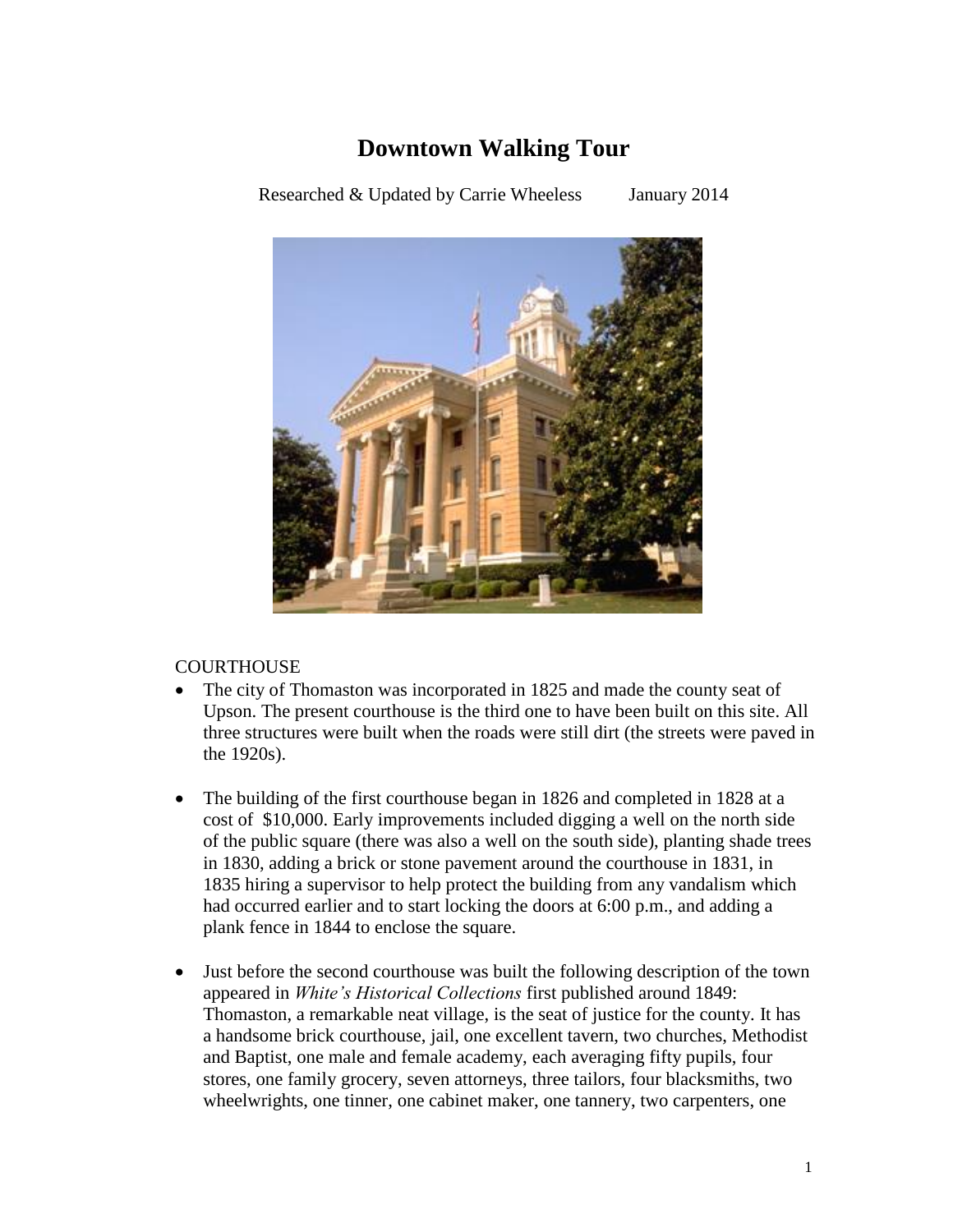shoe factory, five physicians, three ministers…The Columbia stage passes through Thomaston every day.

- The second courthouse was built in 1852, due to substantial cracks appearing in the first one. It was claimed that inferior materials had been used. They tore down the former, using its brick, which was sufficient to construct one story. The second story was made of wood; later a mansard roof was added.
- The present courthouse was built in 1908 at a cost of \$60,000, without a bond issue (with ad valorem tax- the building was paid for in two years). There were some citizens who strongly objected to the building of the courthouse and tried to block it through legal channels. The case went all the way to the Georgia Supreme Court. One commissioner was not reelected.
- The architects were Frank Milburn and Co. of Washington D.C. One local resident was watching the news of heart patient William Schroeder returning to his hometown of Jasper, Indiana and noticed that their courthouse is identical to Thomaston's. It was soon learned after a phone call to Jasper, Indiana that the same architects were building on there about the same time this one was being built. Wilcox County, Georgia also has the identical courthouse.
- This structure is a three-story blond brick building, constructed in the Neo-Classical Revival style. It is symmetrically arranged with a colossal pedimented portico supported by brick columns of the Ionic order at each of the structure's four sides. The hip roof is covered with terra cotta tile and has a parapet clock tower at its center. The first floor is raised. All windows are single light sashes. The courthouse is on the National Register of Historic Places (as in the Sydney Barron House, Harp House, Rose Hill Mill House, and the former 1892 Covered Bridge--It was restored in 2002).

COURTHOUSE Additional Points:

- Inside the courthouse, the 2002 restoration project uncovered an original sixteenfoot square stained glass ceiling skylight centered over the courtroom hidden for decades behind a suspended ceiling. First Team Construction of Auburn, Alabama removed the dropped ceiling in the courtroom to reveal the stained glass skylight. Restoration work on the stained glass was completed by A Touch of Glass in Forsyth, and master plasterer Harry Durham of Macon recreated the ornamental plaster to repair the existing plaster walls and ceilings. The Palladian windows also received featured treatment when the suspended ceiling was removed, and a splendid pressed ceiling was revealed.
- A plaque honoring WWI dead including Pete Thurston (first casualty from Upson County)- the American Legion Post is named in his honor, and P.D.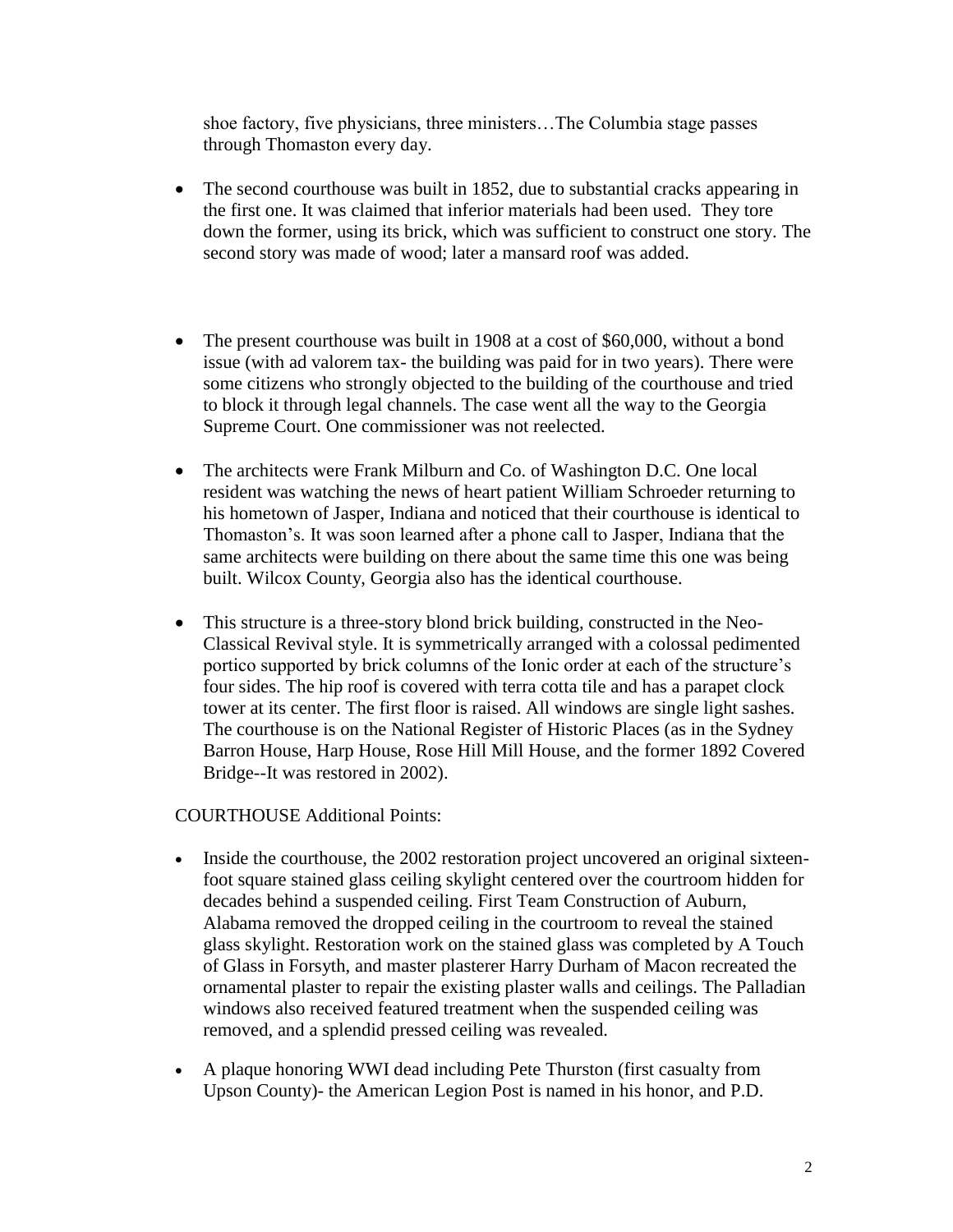Worthy (first black casualty). Later a monument was erected on the lawn. There is a plaque naming the county commissioners serving at the time the courthouse was built.

- From the clock tower one can see the Pine Mountain Range, the Methodist Church Steeple, etc.
- In 1927 a circulating (public) library was started by Mrs. Giradeau in the former tax collector's office and was supported by the city council and county commissioners. She had fist begun the library in her home, which was located next to the Weaver Dallas House.

### OUTSIDE THE COURTHOUSE

- Notice the brick detail. One column today is estimated would cost well over \$60,000 (total original cost of the building); the rounded brick was fired in a kiln.
- Is the building square? NO. The North and South sides are longer than the East and West sides.

#### Monuments around the square:

NW Corner—memorials to soldiers of WWI, WWII, Korean and Vietnam Wars. (The Woodsman of the World is the only regional monument; the others are local. No one knows how it came to be that the WOW Monument was allowed to be placed there.)

SE Corner—Said to be the first cannon ball fired by Confederate forces at Fort Sumter. P.W. Alexander, a noted Civil War correspondent and Thomaston attorney retrieved it. He sent it to the White family in Thomaston, with whom he had lived.

NE Corner—Confederate monument erected May 2, 1908; notice broken stripe in flag, symbolizing defeat; soldier is not wearing a uniform- did not have one. Monument to John B. Gordon (sun dial originally on top), who was born and spent his childhood in Upson County. He became a general during the Civil War and later the Governor of Georgia and an U.S. Senator. His father, Zachariah Gordon, was one of the earliest Baptist ministers and leading citizens of the county.

#### GENERAL INFORMATION ON THE COURTHOUSE AND SOUARE

- The town was laid out in an orderly way with parallel streets running N&S, E&W with the courthouse in the center of town.
- The gazebo covering a well on the square was moved to the John Thurston home (now the First Baptist Church parking lot) and later to the Victor Thurston home. It is no longer there and was moved out of the county.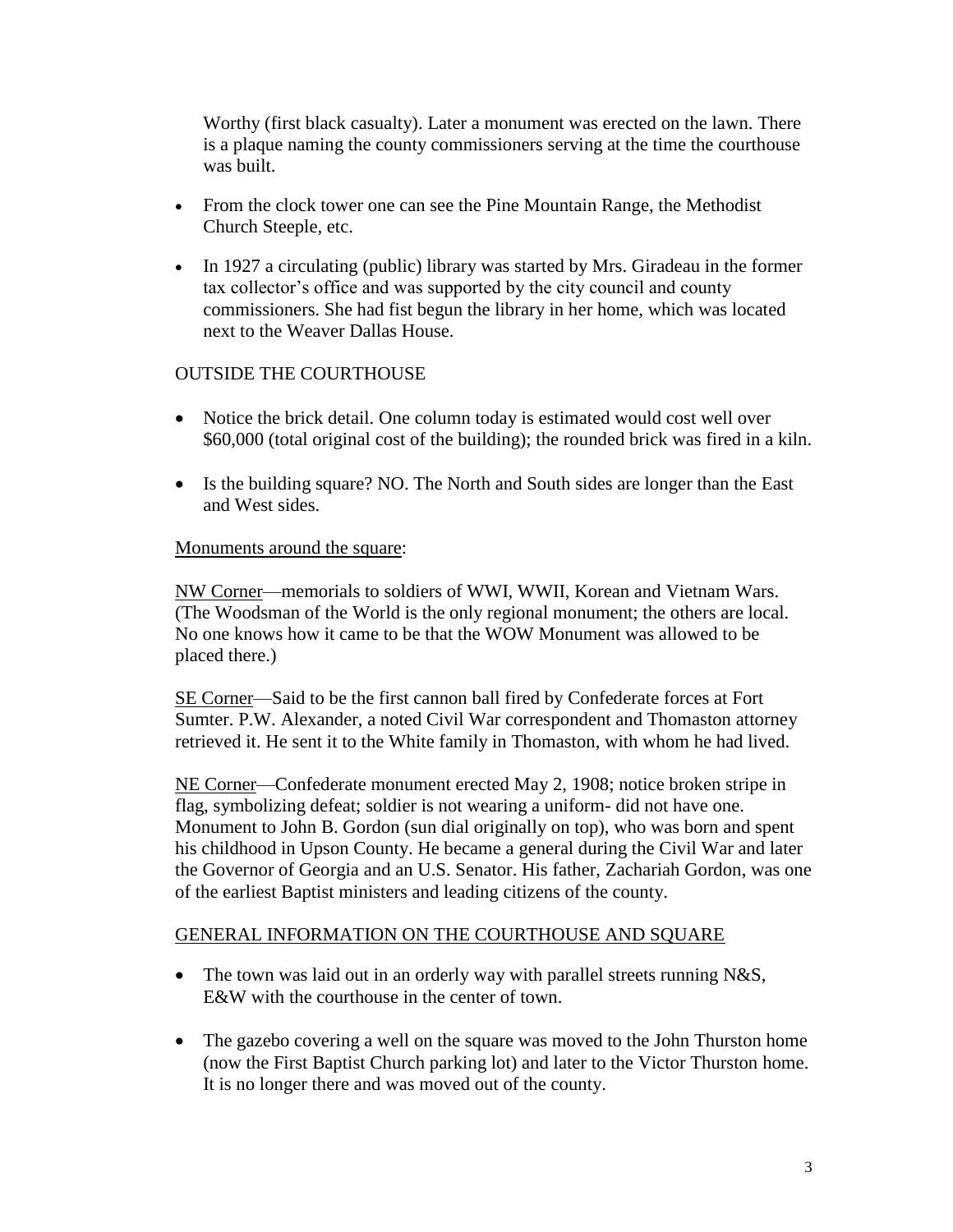- At one time pecan trees were on the lawn and granite (kerosene) lamp posts were around the square.
- Men would play country marbled (marbles made of granite) on the square and also checkers.
- Market day was normally on Saturday. There were hitching posts for the mules and wagons or buggies and horses. Cars came around 1906 (just before the present courthouse was built).
- In 1861, the Thomaston Brass Band under the leadership of Professor Litterbart played music on the square, and they were present when most of Upson County's Companies left during the Civil War. Approximately 1,200 men from Upson County served in the Confederate War, about 25% of the male population.
- In 1863, a fire destroyed three sided of the public square (including a number of barrooms and pin alleys). The fire was thought to have originated in a hotel called The Snell House (present site of Barron Building/Day Realty) and a Yankee agent was suspected of starting it. The courthouse  $(2<sup>nd</sup>)$  was on fire several times and was saved by the active exertions of a slave of Dr. Rogers to who was paid \$100 by the Superior Court. Owen C. Sharman, a local businessman, also helped to save the courthouse and he was paid \$100 for his efforts as well. The City rebuilt only to be subjected to two more fires exactly a year apart: May 16, 1867 and 1868.

### MULE CAPITOL

From the end of the Civil War to the turn of the century, Thomaston grew into one of the largest livestock trading centers in the south. It was second only to St. Louis in the volume of mules traded.

There were areas to park mules and water them.

Large sale barns surrounded the square and also off the square. Some of these locations were:

- Where the Ritz Theatre is now, in 1885 was the location of a mule shed
- The Thomaston Café
- Where Thomaston Health Spa, WTGA, and Baby Lane's
- Also, Hometown Printers on the corner of E. Gordon and Hightower Street was the location of a mule shed in 1885

## NORTH SIDE OF SQUARE

Jail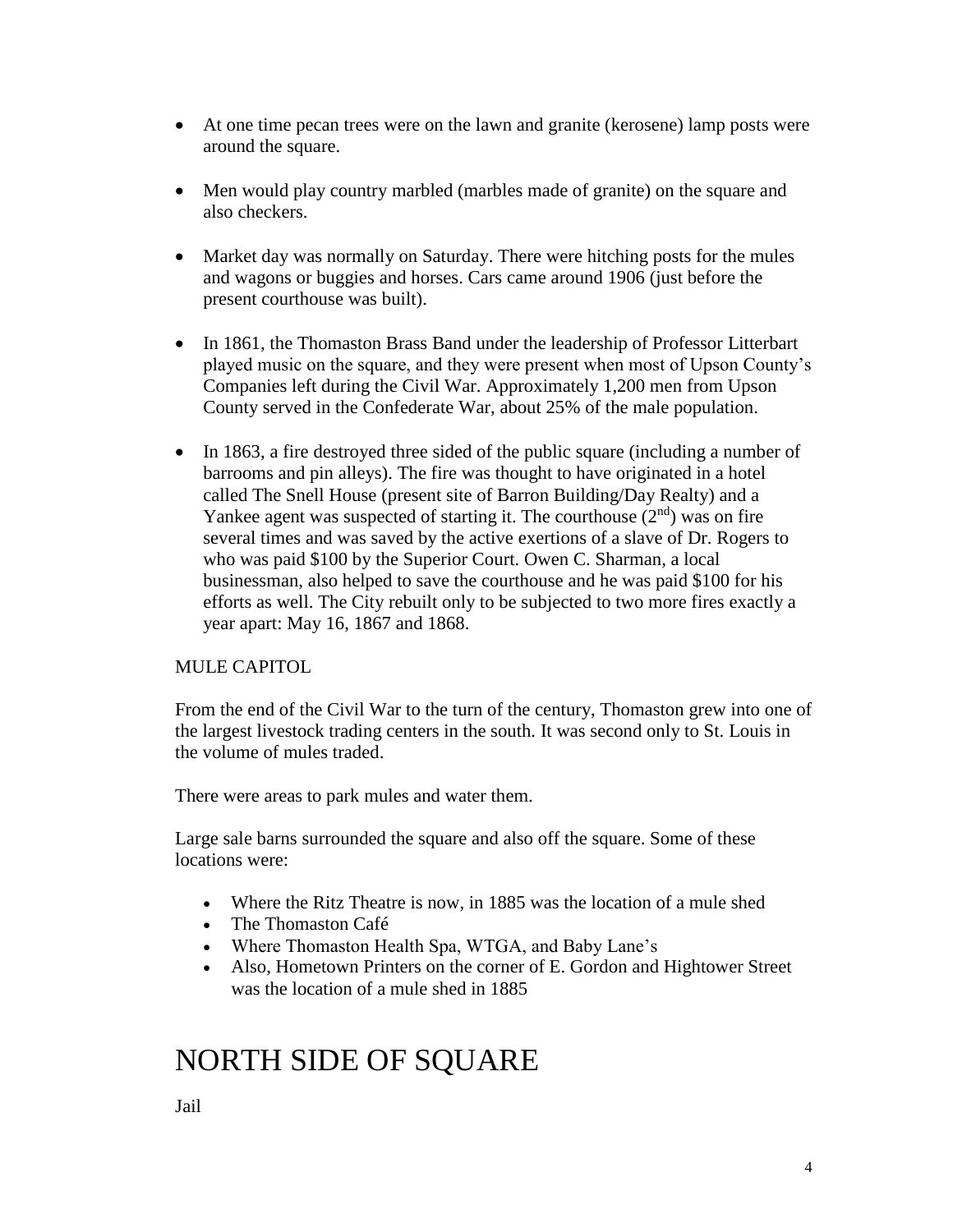- **(NOT ON SQUARE) FIRST JAIL:** In 1825 on the site of the city water tank, the first jail was built. (Where the fire station is on Thompson Street.) In 1834 and 1849, it was recommended to build a new jail, the old one was branded as "unfit, unsafe, unsanitary, a nuisance."
- **(NOT ON SQUARE) SECOND JAIL:** In 1856-57 a new jail was built at the same location and was later burned by escapees.
- **THIRD JAIL:** In 1896 the first brick structure was built at a cost of \$5,000. (This building was built where the county annex is now.
- **FOURTH JAIL:** In 1926, the jail and city office building, built at the same location as the third jail was built by architects Oliphant &Dunwoody of Macon. Architect William Oliphant was one of the founding fathers of R.E. Lee Institute and later head of the Academy for the Blind in Macon. He was the grandson of Judge W.S. Oliphant, Thomaston's first mayor.
- (Located next to the finance company) Bakery- In 1925 Fred Kitchen's mother and father operated the bakery until 1945 when they sold it to Bob Varner and Harvey Green. There were two additional owners before Fred Kitchen's bought it in 1953 when he got out of the army and owned and operated the bakery for 32 years until he sold it. The building is currently vacant.
- At the sesquicentennial in 1975 the largest cake in the world was made n the bakery. It was 2,451 feet long. The commissioners had a table made the length of the block to hold it. It fed 8,000 people.
- In 1973 thirty-eight Japanese came to view Mr. Kitchen's method of operation. Fay Kitchen's had an exhibit comparing the cost of bread in 1935 to the cost on 19985. It was 5 cents in 1935. 3 cents for the ingredients.

## EAST SIDE OF SQUARE

• In 1930 the following stores were on the eastside of the square: Williams Pharmacy, Weaver's Mercantile, A&P (where the cars would double and triple park on the street), Maxwell's 5 and Dime (where Reems Jewelers is now), O.W. Jones & Son (location of Rescue Me Market).

## WEST SIDE OF SQUARE